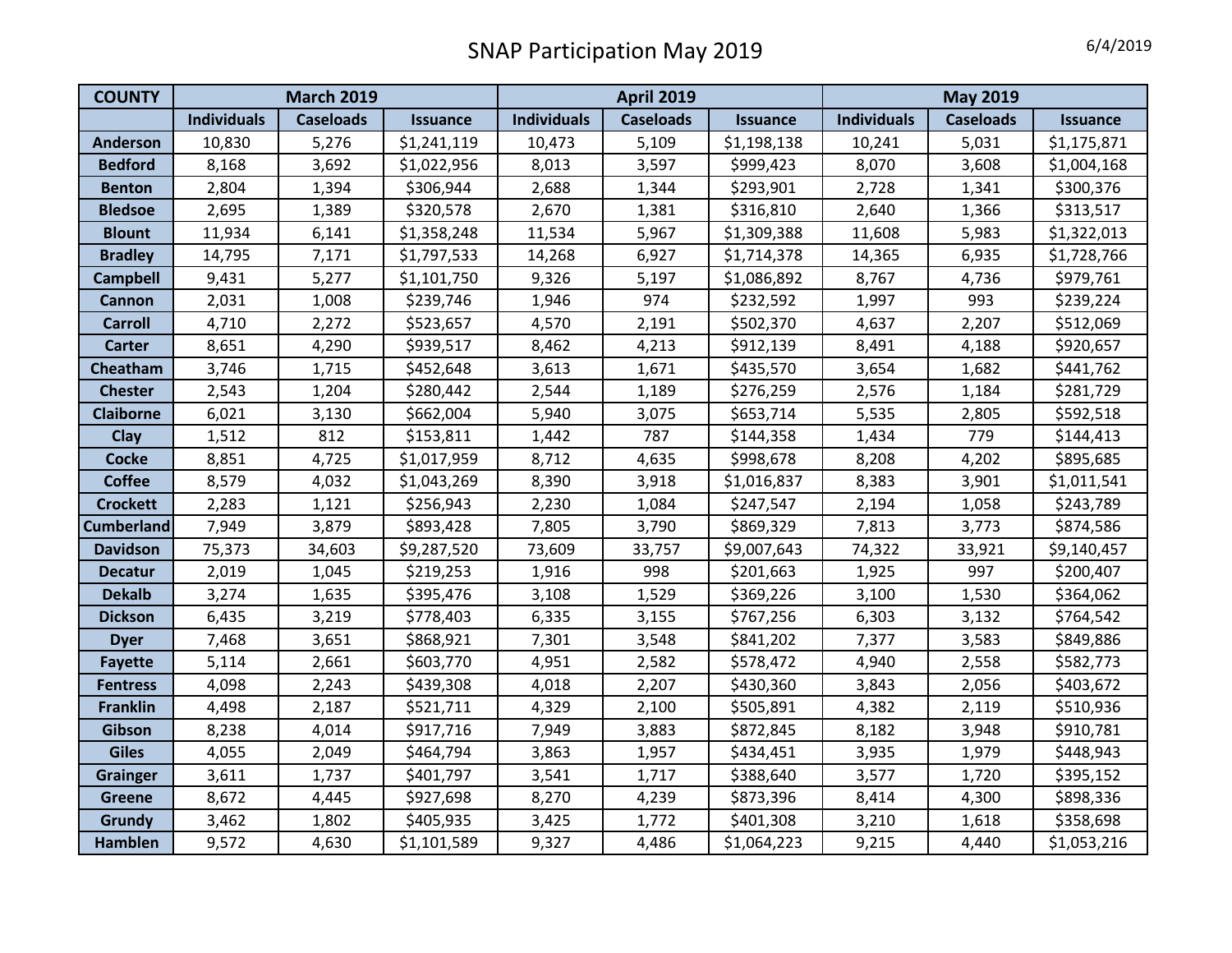|                   | <b>March 2019</b>  |                  |                 | <b>April 2019</b>  |                  |                 | <b>May 2019</b>    |                  |                 |
|-------------------|--------------------|------------------|-----------------|--------------------|------------------|-----------------|--------------------|------------------|-----------------|
| <b>COUNTY</b>     | <b>Individuals</b> | <b>Caseloads</b> | <b>Issuance</b> | <b>Individuals</b> | <b>Caseloads</b> | <b>Issuance</b> | <b>Individuals</b> | <b>Caseloads</b> | <b>Issuance</b> |
| <b>Hamilton</b>   | 44,596             | 22,304           | \$5,541,335     | 43,528             | 21,661           | \$5,379,400     | 43,423             | 21,603           | \$5,385,091     |
| <b>Hancock</b>    | 2,306              | 1,222            | \$253,290       | 2,294              | 1,222            | \$253,140       | 2,312              | 1,233            | \$255,722       |
| <b>Hardeman</b>   | 4,698              | 2,488            | \$540,099       | 4,603              | 2,439            | \$530,144       | 4,376              | 2,234            | \$495,749       |
| <b>Hardin</b>     | 4,876              | 2,566            | \$539,085       | 4,716              | 2,480            | \$516,104       | 4,675              | 2,444            | \$518,573       |
| <b>Hawkins</b>    | 9,363              | 4,570            | \$1,029,192     | 9,137              | 4,476            | \$1,005,654     | 9,113              | 4,443            | \$1,002,248     |
| Haywood           | 4,324              | 2,338            | \$503,953       | 4,211              | 2,280            | \$483,393       | 3,986              | 2,083            | \$445,296       |
| <b>Henderson</b>  | 4,964              | 2,505            | \$536,505       | 4,798              | 2,428            | \$518,686       | 4,937              | 2,463            | \$538,673       |
| <b>Henry</b>      | 5,598              | 2,792            | \$648,576       | 5,351              | 2,666            | \$609,345       | 5,466              | 2,687            | \$625,515       |
| <b>Hickman</b>    | 3,830              | 1,812            | \$435,630       | 3,687              | 1,769            | \$415,759       | 3,674              | 1,738            | \$422,088       |
| <b>Houston</b>    | 1,349              | 632              | \$150,342       | 1,311              | 617              | \$144,254       | 1,304              | 609              | \$142,115       |
| <b>Humphreys</b>  | 2,426              | 1,148            | \$277,435       | 2,348              | 1,121            | \$269,778       | 2,377              | 1,130            | \$273,209       |
| <b>Jackson</b>    | 2,041              | 1,072            | \$226,033       | 2,042              | 1,077            | \$225,237       | 2,046              | 1,072            | \$227,381       |
| <b>Jefferson</b>  | 6,851              | 3,348            | \$755,555       | 6,619              | 3,242            | \$724,886       | 6,619              | 3,236            | \$732,704       |
| Johnson           | 3,309              | 1,786            | \$356,195       | 3,169              | 1,723            | \$335,922       | 3,147              | 1,713            | \$334,218       |
| <b>Knox</b>       | 47,647             | 24,155           | \$5,648,563     | 46,351             | 23,396           | \$5,441,455     | 46,701             | 23,461           | \$5,492,270     |
| Lake              | 1,836              | 1,017            | \$215,698       | 1,836              | 1,016            | \$213,855       | 1,834              | 1,007            | \$214,814       |
| Lauderdale        | 5,931              | 3,013            | \$704,929       | 5,877              | 3,004            | \$699,754       | 5,857              | 2,984            | \$693,748       |
| Lawrence          | 6,130              | 2,957            | \$687,018       | 5,948              | 2,869            | \$654,179       | 5,939              | 2,846            | \$649,962       |
| <b>Lewis</b>      | 1,881              | 979              | \$208,449       | 1,831              | 948              | \$200,939       | 1,855              | 949              | \$201,795       |
| Lincoln           | 4,804              | 2,228            | \$546,760       | 4,768              | 2,211            | \$544,583       | 4,767              | 2,210            | \$542,237       |
| Loudon            | 4,489              | 2,176            | \$514,921       | 4,383              | 2,127            | \$499,685       | 4,357              | 2,110            | \$491,709       |
| <b>Macon</b>      | 4,587              | 2,139            | \$542,339       | 4,430              | 2,089            | \$520,026       | 4,482              | 2,116            | \$531,019       |
| <b>Madison</b>    | 15,898             | 7,846            | \$1,863,731     | 15,388             | 7,543            | \$1,782,925     | 15,677             | 7,602            | \$1,846,811     |
| <b>Marion</b>     | 4,986              | 2,454            | \$596,946       | 4,809              | 2,359            | \$575,721       | 4,792              | 2,355            | \$574,121       |
| <b>Marshall</b>   | 3,750              | 1,753            | \$437,455       | 3,642              | 1,704            | \$419,307       | 3,689              | 1,703            | \$421,769       |
| <b>Maury</b>      | 9,621              | 4,624            | \$1,150,500     | 9,389              | 4,493            | \$1,118,089     | 9,394              | 4,457            | \$1,118,345     |
| <b>Meigs</b>      | 2,180              | 1,092            | \$252,672       | 2,134              | 1,070            | \$249,734       | 2,115              | 1,052            | \$245,870       |
| <b>Monroe</b>     | 7,149              | 3,513            | \$801,994       | 6,761              | 3,342            | \$753,041       | 6,837              | 3,340            | \$762,214       |
| <b>Montgomery</b> | 22,426             | 9,883            | \$2,716,797     | 22,045             | 9,656            | \$2,663,683     | 22,146             | 9,700            | \$2,678,775     |
| <b>Moore</b>      | 524                | 231              | \$56,757        | 503                | 224              | \$56,139        | 493                | 220              | \$54,592        |
| <b>Morgan</b>     | 3,386              | 1,692            | \$363,803       | 3,301              | 1,650            | \$355,644       | 3,260              | 1,637            | \$353,731       |
| <b>McMinn</b>     | 8,192              | 3,916            | \$957,090       | 7,957              | 3,801            | \$927,834       | 7,971              | 3,805            | \$935,061       |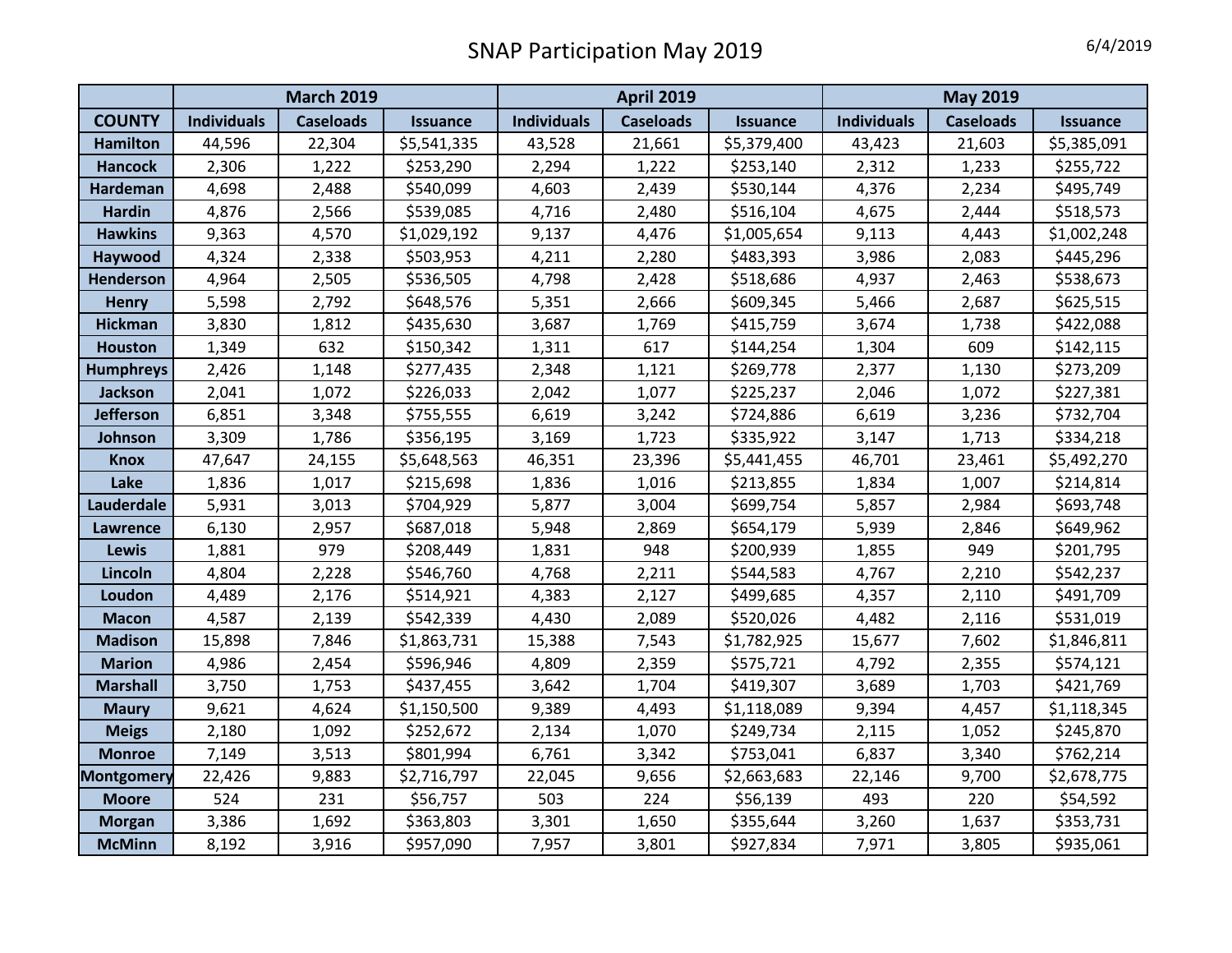| <b>COUNTY</b>     | <b>March 2019</b>  |                  |                 | <b>April 2019</b>  |                  |                 | <b>May 2019</b>    |                  |                 |
|-------------------|--------------------|------------------|-----------------|--------------------|------------------|-----------------|--------------------|------------------|-----------------|
|                   | <b>Individuals</b> | <b>Caseloads</b> | <b>Issuance</b> | <b>Individuals</b> | <b>Caseloads</b> | <b>Issuance</b> | <b>Individuals</b> | <b>Caseloads</b> | <b>Issuance</b> |
| <b>McNairy</b>    | 4,641              | 2,501            | \$511,243       | 4,595              | 2,488            | \$509,142       | 4,549              | 2,463            | \$497,858       |
| <b>Obion</b>      | 5,352              | 2,661            | \$613,315       | 5,243              | 2,601            | \$600,636       | 5,115              | 2,536            | \$584,122       |
| <b>Overton</b>    | 3,201              | 1,648            | \$337,966       | 3,071              | 1,613            | \$318,246       | 3,083              | 1,606            | \$323,639       |
| <b>Perry</b>      | 1,374              | 687              | \$162,062       | 1,359              | 678              | \$155,638       | 1,286              | 630              | \$145,413       |
| <b>Pickett</b>    | 813                | 421              | \$83,644        | 795                | 419              | \$81,132        | 788                | 420              | \$81,471        |
| <b>Polk</b>       | 2,539              | 1,217            | \$283,758       | 2,419              | 1,173            | \$267,871       | 2,410              | 1,179            | \$267,509       |
| Putnam            | 10,167             | 5,072            | \$1,205,661     | 9,766              | 4,875            | \$1,140,474     | 9,881              | 4,878            | \$1,154,656     |
| Rhea              | 6,243              | 3,023            | \$733,255       | 6,070              | 2,933            | \$710,718       | 5,989              | 2,873            | \$701,874       |
| Roane             | 7,223              | 3,564            | \$832,873       | 6,976              | 3,439            | \$793,585       | 6,976              | 3,417            | \$796,721       |
| Robertson         | 7,542              | 3,525            | \$933,810       | 7,416              | 3,459            | \$910,091       | 7,363              | 3,422            | \$901,926       |
| <b>Rutherford</b> | 25,329             | 11,087           | \$3,130,869     | 24,671             | 10,703           | \$3,022,740     | 24,852             | 10,761           | \$3,061,896     |
| <b>Scott</b>      | 5,840              | 3,033            | \$647,007       | 5,756              | 3,016            | \$636,173       | 5,830              | 3,023            | \$642,552       |
| Sequatchie        | 2,878              | 1,417            | \$343,516       | 2,788              | 1,369            | \$330,783       | 2,835              | 1,385            | \$333,267       |
| <b>Sevier</b>     | 9,740              | 4,579            | \$1,072,419     | 9,469              | 4,445            | \$1,031,567     | 9,504              | 4,438            | \$1,030,574     |
| <b>Shelby</b>     | 195,847            | 90,253           | \$25,238,849    | 191,049            | 87,767           | \$24,428,717    | 191,927            | 87,971           | \$24,664,644    |
| Smith             | 2,654              | 1,249            | \$312,191       | 2,508              | 1,190            | \$294,082       | 2,533              | 1,195            | \$297,947       |
| <b>Stewart</b>    | 1,757              | 791              | \$191,971       | 1,736              | 780              | \$189,285       | 1,724              | 773              | \$189,032       |
| <b>Sullivan</b>   | 21,832             | 10,892           | \$2,467,192     | 21,153             | 10,536           | \$2,358,780     | 21,310             | 10,542           | \$2,389,957     |
| <b>Sumner</b>     | 14,685             | 6,667            | \$1,784,201     | 14,290             | 6,505            | \$1,732,994     | 14,372             | 6,497            | \$1,754,868     |
| <b>Tipton</b>     | 8,861              | 4,224            | \$1,068,502     | 8,594              | 4,079            | \$1,021,371     | 8,673              | 4,086            | \$1,037,555     |
| <b>Trousdale</b>  | 1,277              | 656              | \$154,725       | 1,244              | 634              | \$148,882       | 1,239              | 627              | \$152,152       |
| <b>Unicoi</b>     | 2,825              | 1,456            | \$302,525       | 2,797              | 1,412            | \$293,116       | 2,736              | 1,410            | \$293,248       |
| <b>Union</b>      | 3,838              | 1,765            | \$417,477       | 3,788              | 1,739            | \$412,494       | 3,767              | 1,743            | \$411,907       |
| <b>Van Buren</b>  | 948                | 469              | \$103,796       | 937                | 461              | \$102,504       | 838                | 418              | \$88,467        |
| <b>Warren</b>     | 7,244              | 3,472            | \$849,004       | 6,767              | 3,319            | \$783,149       | 7,041              | 3,399            | \$820,304       |
| Washington        | 14,983             | 7,843            | \$1,740,059     | 14,489             | 7,552            | \$1,657,340     | 14,602             | 7,557            | \$1,680,721     |
| Wayne             | 2,237              | 1,202            | \$245,236       | 2,220              | 1,169            | \$238,565       | 2,050              | 1,052            | \$212,115       |
| <b>Weakley</b>    | 4,837              | 2,473            | \$539,449       | 4,737              | 2,412            | \$528,802       | 4,756              | 2,392            | \$530,804       |
| White             | 4,368              | 2,090            | \$484,925       | 4,181              | 2,019            | \$462,818       | 4,203              | 2,005            | \$464,181       |
| Williamson        | 4,076              | 1,906            | \$477,296       | 3,947              | 1,859            | \$460,963       | 4,035              | 1,879            | \$476,505       |
| <b>Wilson</b>     | 9,459              | 4,498            | \$1,179,278     | 9,239              | 4,404            | \$1,144,370     | 9,263              | 4,394            | \$1,152,041     |